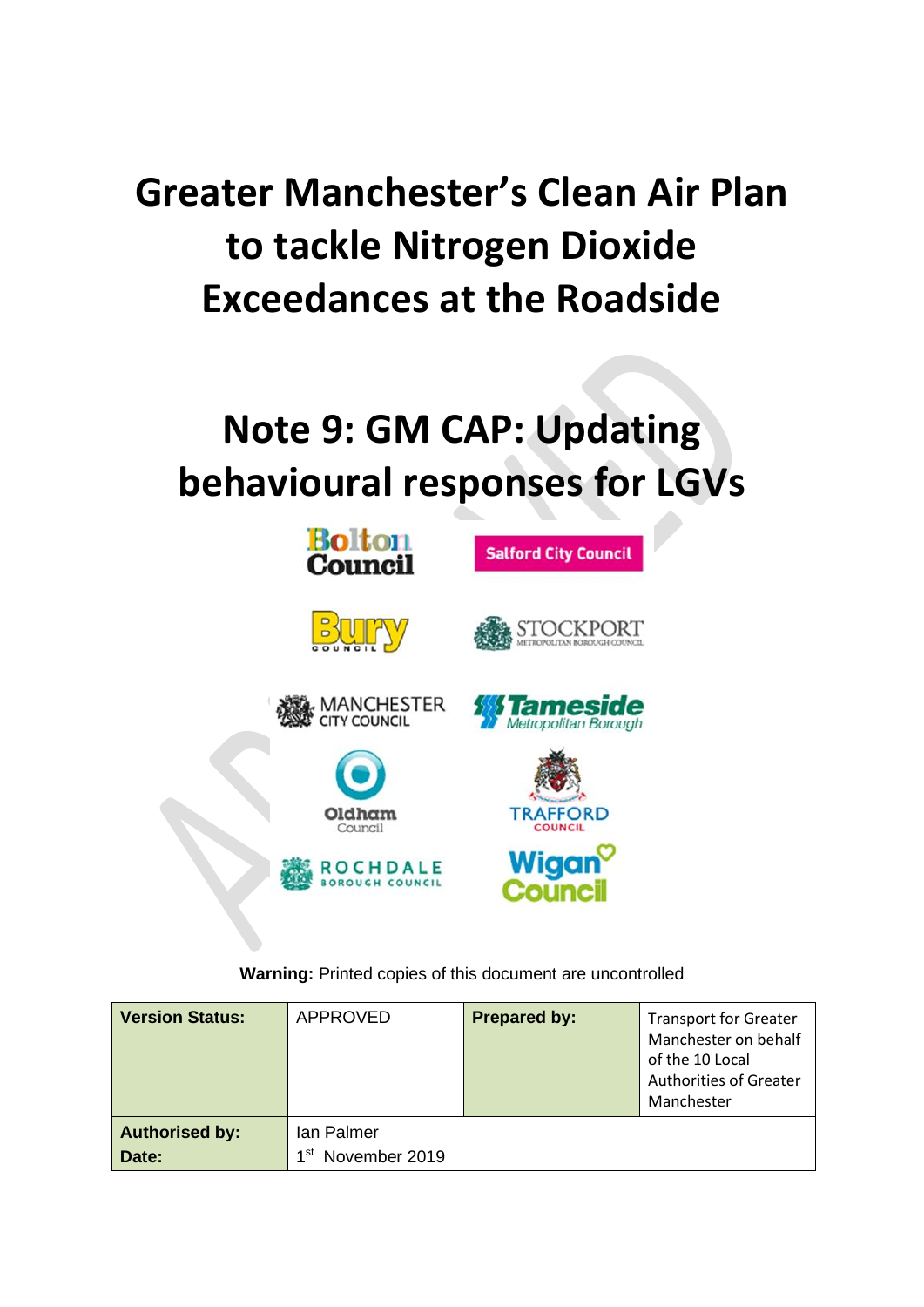## **COVID-19 Pandemic Statement**

This work has not considered the impact of the COVID-19 pandemic. Whilst we are continuing, where possible, to develop the Greater Manchester Clean Air Plan, the pandemic has already had an impact on our ability to keep to the timescales previously indicated and there may be further impacts on timescales as the impact of the pandemic becomes clearer.

We are also mindful of the significant changes that could result from these exceptional times. We know that the transport sector has already been impacted by the pandemic, and government policies to stem its spread. The sector's ability to recover from revenue loss, whilst also being expected to respond to pre-pandemic clean air policy priorities by upgrading to a cleaner fleet, will clearly require further thought and consideration.

The groups most affected by our Clean Air Plan may require different levels of financial assistance than we had anticipated at the time of writing our previous submission to Government.

More broadly, we anticipate that there may be wider traffic and economic impacts that could significantly change the assumptions that sit behind our plans. We have begun to consider the impacts, and have committed to updating the government as the picture becomes clearer over time.

We remain committed to cleaning up Greater Manchester's air. However, given the extraordinary circumstances that will remain for some time, this piece of work remains unfinished until the impact of the COVID-19 pandemic has been fully considered by the Greater Manchester Authorities.

This note contains early work on revised behavioural response estimates which is superseded by later work – see Note 37 and Report T4 for the latest assumptions.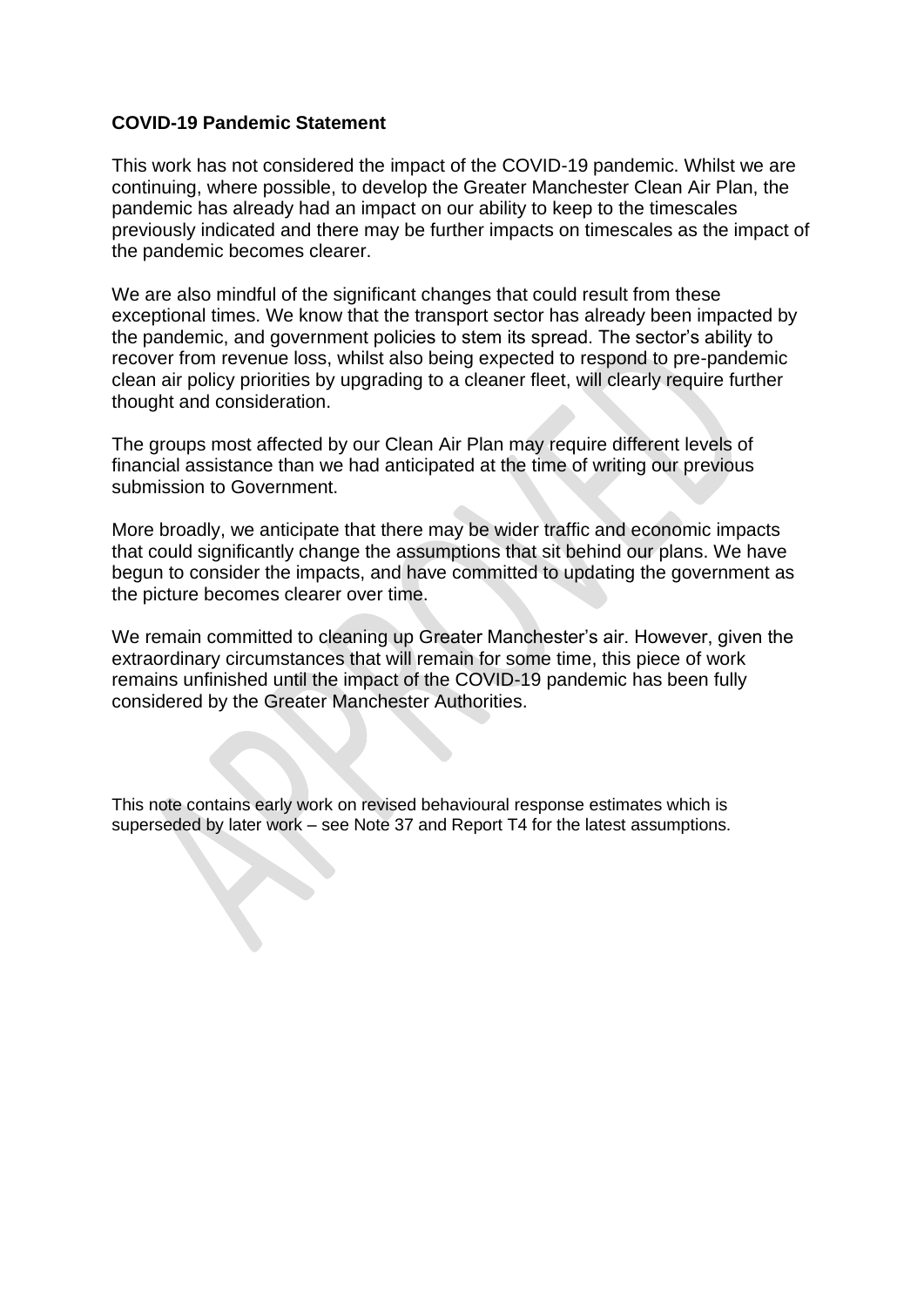#### $\mathbf 1$ **Introduction**

- $1.1$ This Technical Note provides details of updates to the behavioural responses for LGVs applied within the Demand Sifting Tool (DST) for the Greater Manchester Clean Air Plan (GM-CAP) since the Outline Business Case (OBC) submission. Note that the DST was initially created to inform the early 'sifting' of options, and has subsequently been developed into a demand model tool to allow forecasting and appraisal.
- $1.2$ The purpose of this note is to:
	- Provide a summary on the behavioural responses applied at OBC stage;
	- Discuss revised behavioural responses based on new available information;
	- Explain recent updates to the DST capturing revised behavioural responses and resultant changes in compliance levels; and
	- Report ongoing assessments to further refine LGV assumptions to take account of emerging information.

#### $2<sup>1</sup>$ **Background to OBC Behavioural Assumptions**

 $2.1$ The behavioural responses for LGVs that were applied within the OBC were based on Stated Preference (SP) surveys undertaken for Bristol, which were amended to reflect the application within Greater Manchester (GM). **[Table](#page-2-0)  [2-1](#page-2-0)** shows the behavioural responses applied within the DST at OBC.

<span id="page-2-0"></span>

| Table 2-1 OBC Behavioural Responses Greater Manchester LGV (2023) |  |
|-------------------------------------------------------------------|--|
|-------------------------------------------------------------------|--|

| <b>Modelled Response</b> | <b>LGV Response</b> |
|--------------------------|---------------------|
| Pay Charge               | 9.64%               |
| Change Mode              | 7.54%               |
| <b>Cancel Trip</b>       | 7.45%               |
| Upgrade                  | 75.37%              |

*Source: Bristol Behavioural Responses adjusted to GM, includes freight fund adjustments. Note change mode impact at OBC reduces the overall matrices totals, though has not reallocated demand to other modes within the DST. This is being refined in the updates for FBC.*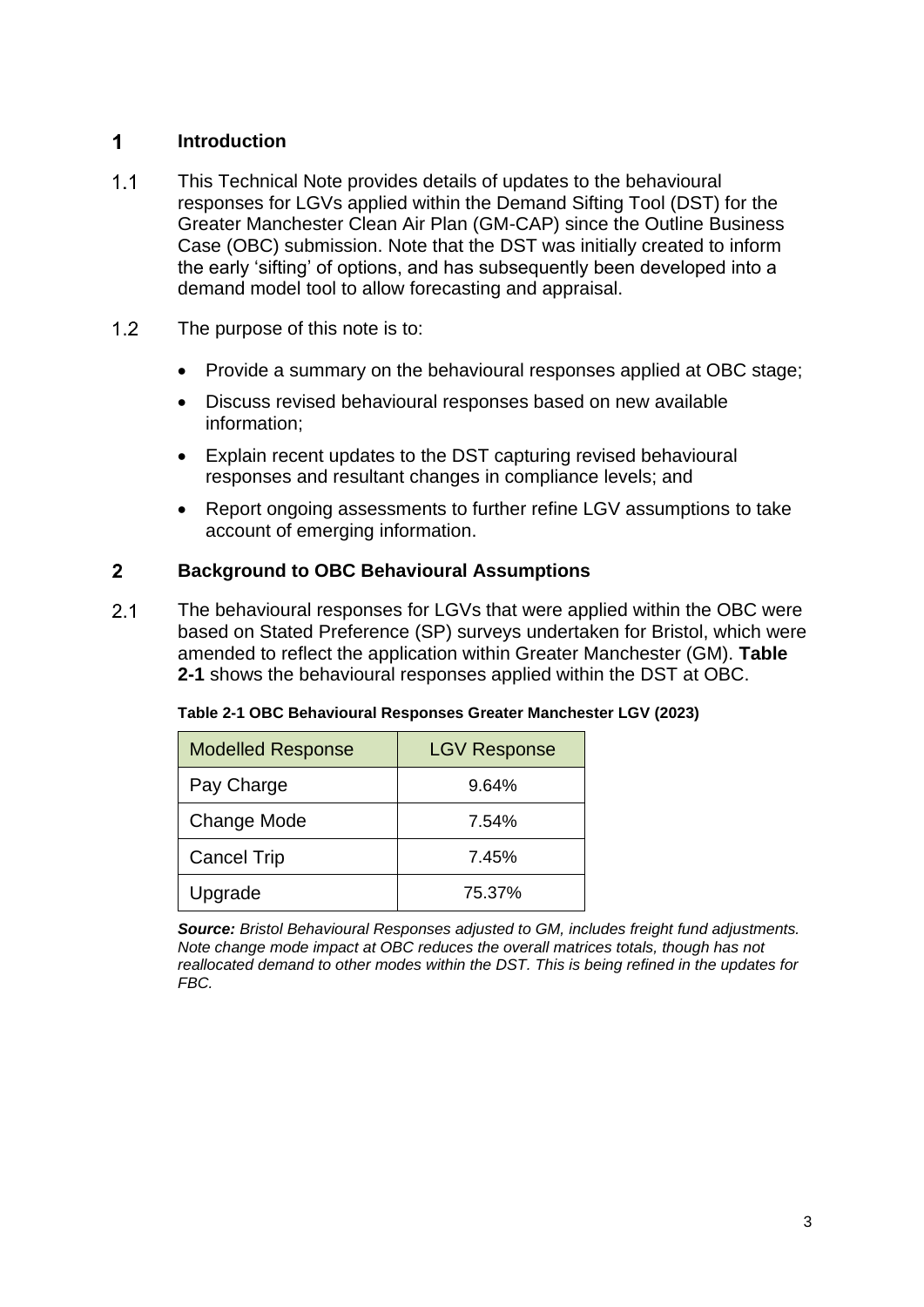#### $3<sup>1</sup>$ **Updated Behavioural Responses (July 2019)**

 $3.1$ Since the completion of the OBC, a review of the behavioural responses was undertaken in May / June 2019 to take account of additional available information and to derive a method for identifying evidence-based behavioural response assumptions for LGVs. The review, including a consideration of the possible inclusion of behavioural responses from a recent Sheffield study, was discussed in the Technical Note – '*GM-CAP: Behavioural Response Assumptions'*, which was provided to JAQU on 20th May 2019. In addition, a cost response model for LGVs was also developed to better understand the GM fleet.

#### $3.2$ Sheffield Responses

 $3.2.1$ Details of the Sheffield based behavioural responses for LGVs are shown in **[Table 3-1](#page-3-0)**. This shows the various charging levels considered by the Sheffield study.

| Scenario                                          | Use same<br>vehicle &<br>pay the<br>charge | Convert<br>vehicle<br>to run<br>on LPG | Change<br>to<br>petrol-<br>based<br>vehicle | Change<br>to Euro 6<br>diesel<br>vehicle | Change<br>to<br>electric<br>vehicle | Work/drive<br>to<br>different<br>town/city |
|---------------------------------------------------|--------------------------------------------|----------------------------------------|---------------------------------------------|------------------------------------------|-------------------------------------|--------------------------------------------|
| <b>GM</b><br><b>Equivalent</b><br><b>Response</b> | (Pay<br>Charge)                            | <b>Upgrade</b>                         |                                             |                                          | (Cancel<br>Trip)                    |                                            |
| <b>LGV</b>                                        |                                            |                                        |                                             |                                          |                                     |                                            |
| £5                                                | 51%                                        | 9%                                     | 1%                                          | 14%                                      | 5%                                  | 19%                                        |
| £10                                               | 43%                                        | 5%                                     | $0\%$                                       | 17%                                      | 6%                                  | 29%                                        |
| $£10+Sub$                                         | 38%                                        | 8%                                     | 0%                                          | 12%                                      | 18%                                 | 25%                                        |
| £20                                               | 31%                                        | 4%                                     | 0%                                          | 16%                                      | 3%                                  | 45%                                        |

## <span id="page-3-0"></span>**Table 3-1 Summary of Sheffield Behavioural Responses for LGV**

*Source: Sheffield Behavioural Responses Survey Findings*

- $3.2.2$ The values above have been adjusted to reflect the proposed GM charge of £7.50 (at OBC) by interpolation.
- $3.2.3$ It is noted that the responses above includes a change to upgrade to an electric vehicle in response to the CAZ. At the time of assessing, this response was captured within the regular upgrade response, though it should be noted that the upgrade to an electric vehicle would have a different impact on emissions than simply upgrading to a compliant vehicle.
- The Sheffield study shows potential in further informing GM CAP than the  $3.2.4$ use of the Bristol data for LGVs (which was used at OBC). The key reasons for this include: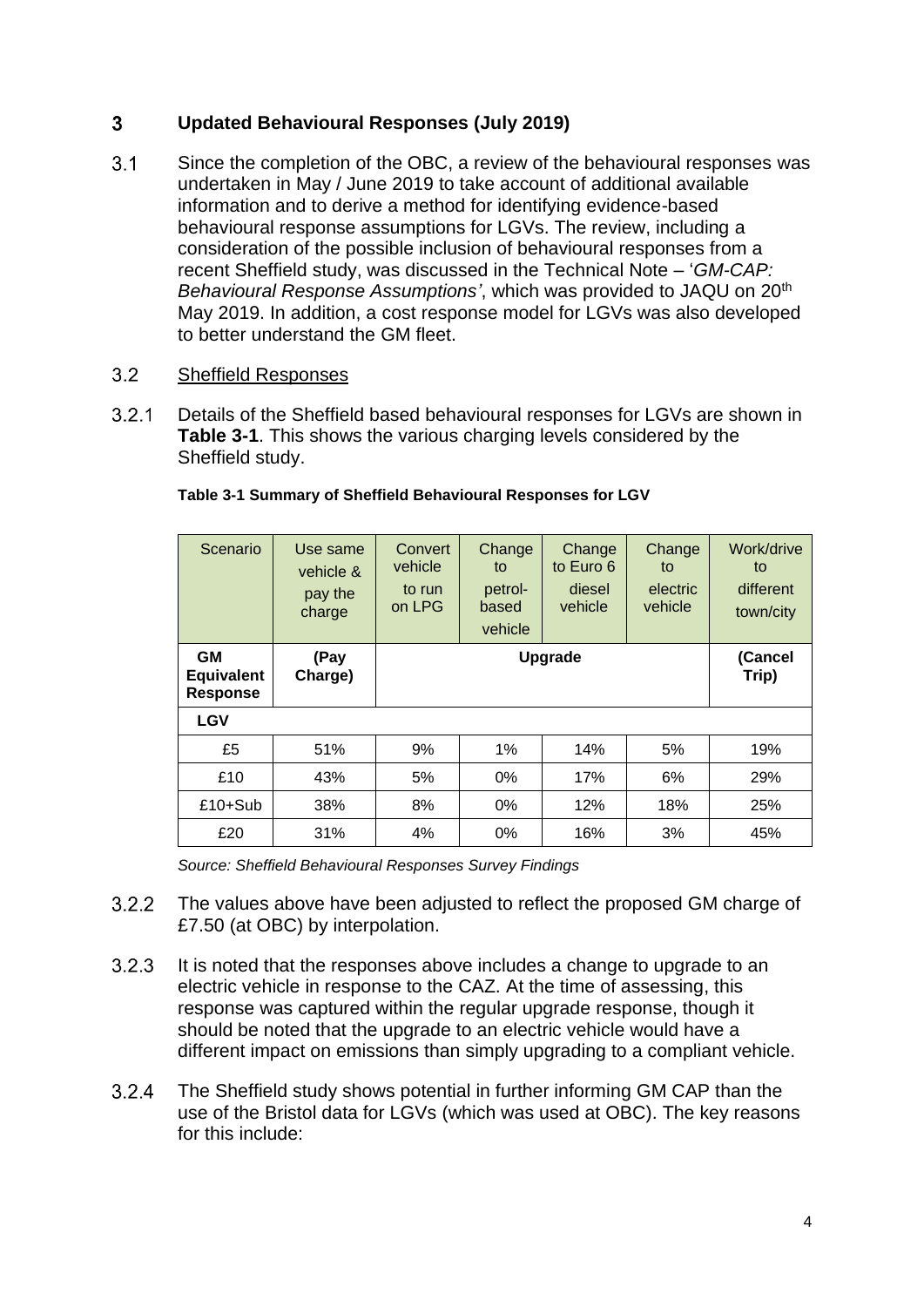- The analysis of trip frequency must be based on a sufficiently long period of data gathering in order to give a fair understanding of low-frequency trips. The Sheffield survey demonstrated distinct responses for trips with a frequency of less than once per month, requiring at least a month of data;
- There were concerns that the Bristol SP data did not actually target vans and that car based business trip results were used;
- The diversity of income within GM must be taken from a sufficiently large sample in order to capture distinct minorities. The use of Sheffield related responses are likely to be more relevant in this case than the Bristol survey; and
- The range of charges considered in the GM and Bristol CAP research was varied, whereas the Sheffield survey only assessed responses relating to £5, £10 and £20 charges for all vehicles. However, due to Bristol splitting their reposnses into income as opposed to vehicle type like Sheffield, their data was not as suitable for GMCAP.

#### $3.3$ LGV Cost Response Model

- $3.3.1$ A cost response model to better understand the LGV responses to the GM-CAP was developed by assembling available data on the known LGV fleet and movements within GM.
- $3.3.2$ This included a detailed review of the LGV fleet serving GM which was split into a series of 'commodity types' based on the types of vehicles used, including age of vehicles kept, and typical mileage travelled for that commodity type. This identified key commodity types which would be most highly impacted by the CAZ (such as the construction sector, which typically operates older LGVs which are more likely to be non-compliant).
- Behavioural responses and costs for commodity types were amalgamated to  $3.3.3$ derive a total LGV-weighted behavioural response for the GM LGV fleet. In addition to 'pay charge' and 'upgrade vehicle', the response model also identified a 'change mode' response which allows for the downgrade of vehicle to a compliant vehicle, e.g. the purchase of an estate car instead of an LGV in response to the CAZ which would have a different impact on air quality. An upsize response to HGV was also included too. At the time of the July update to the responses, the DST did not include the functionality to include this response.
- $3.3.4$ Further details of the development of this cost response model is discussed within the accompanying note (Note 7) '*Freight Cost Model, October 2019'.*

#### $3.4$ Revised Responses

 $3.4.1$ The revised behavioural responses identified from the Sheffield SP survey and new cost response model are shown in **[Table 3-2](#page-5-0)**.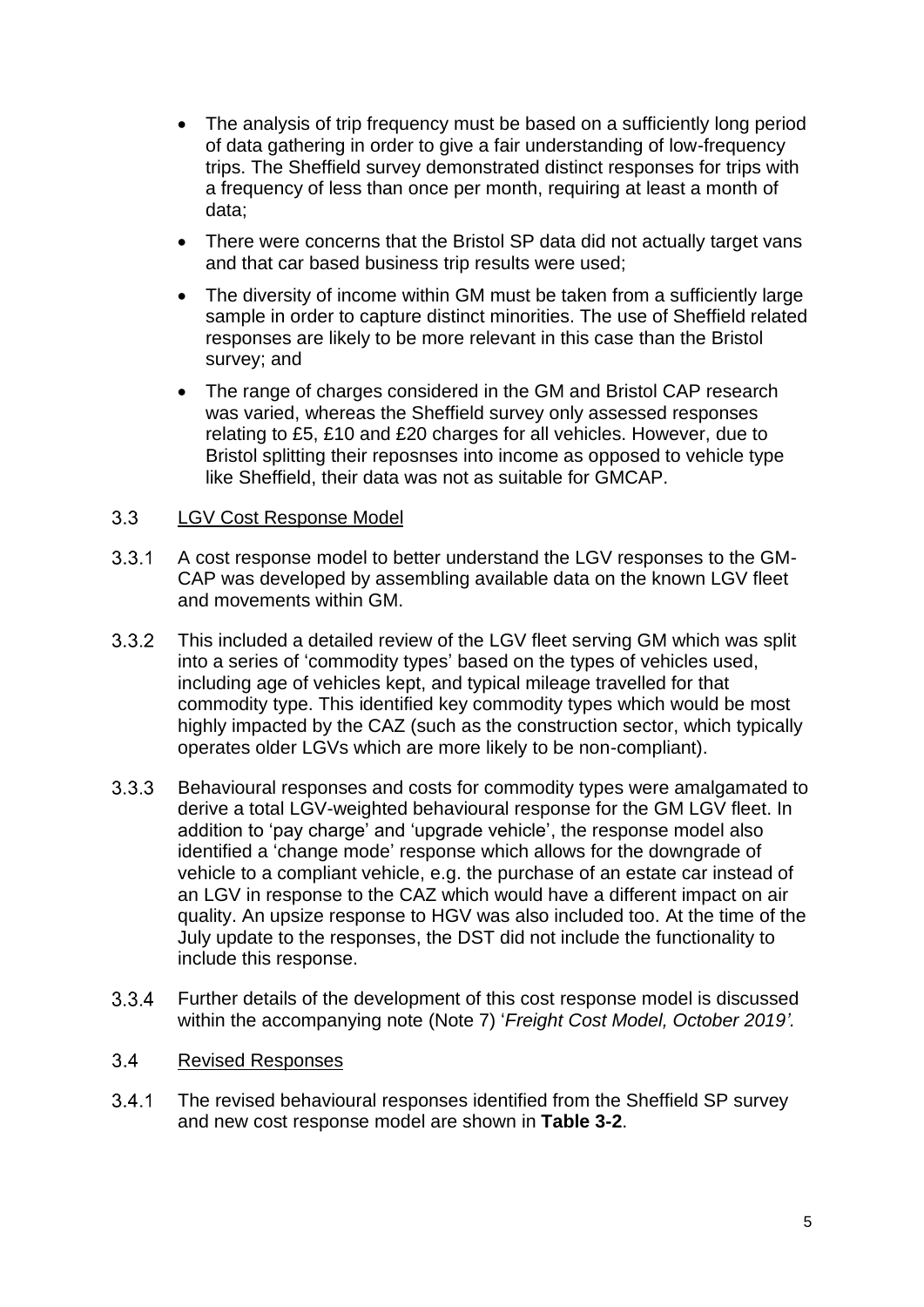$3.4.2$ The Sheffield survey included a number of responses that equate to 'cancel trip'; relating to LGVs operating outside the area (which is more likely in the Sheffield context of a relatively small CAZ area) and where drivers / operators could choose to work elsewhere from their home. Given the size of the GM CAZ boundary, the likelihood of operating in a different town is considered to be very small. This is because as most drivers will be a resident within the CAZ, theywould therefore have to comply or pay to drive to an alternative destination anyway. If the Sheffield SP response was to be progressed for Full Business Case (FBC), further assessment of the cancel trip response would be recommended. Noting that the cost response model currently identifies a zero response to cancel trip.

| <b>Modelled Response</b> | <b>LGV Response</b><br>(Sheffield SP) | <b>LGV Response</b><br>(GM cost model) |
|--------------------------|---------------------------------------|----------------------------------------|
| Pay Charge               | 47.4%                                 | 53.5%                                  |
| <b>Change Mode</b>       | 0.0%                                  | 4.2%                                   |
| <b>Cancel Trip</b>       | 23.8%                                 | 0.0%                                   |
| Upgrade                  | 28.8%                                 | 42.3%                                  |

### <span id="page-5-0"></span>**Table 3-2 Updated Behavioural Response**

*Source: LGV Cost model.* 

*Note: Change mode response currently being refined within the DST to reflect response to change mode to either a HGV or a car – therefore values are reproportioned to prevent a loss of highway trips – this is being reviewed and updated for FBC*

#### $3.5$ Impact on Compliance

- $3.5.1$ The DST was run with the updated responses based on both the Sheffield SP and the new cost model responses to determine the impacts on compliance. The results are shown in **[Table 3-3](#page-6-0)**. The inclusion of either the Sheffield responses directly (DS1) or the new cost response model (DS2) has a notable impact on the level of compliance identified. It is therefore important to note the following:
	- The Sheffield SP responses indicate a sizable volume of cancel trip impacts resulting in an overall reduction in demand for LGVs. This is not the case for the cost response model which, in the context of the much larger GM CAZ area, identified no LGVs cancelling journeys, though the model does identify a proportion of demand changing mode (e.g. downgrading to a car) which would have a resultant impact on air quality; (This could result in more vehicles on the road, as small businesses could purchase a non-compliant diesel estate and avoid the charge);
	- The overall level of non-compliant vehicles remains much higher in both the Sheffield SP and cost response model alternative responses, though still reflects a sizable reduction in non-compliant vehicles from the do minimum; and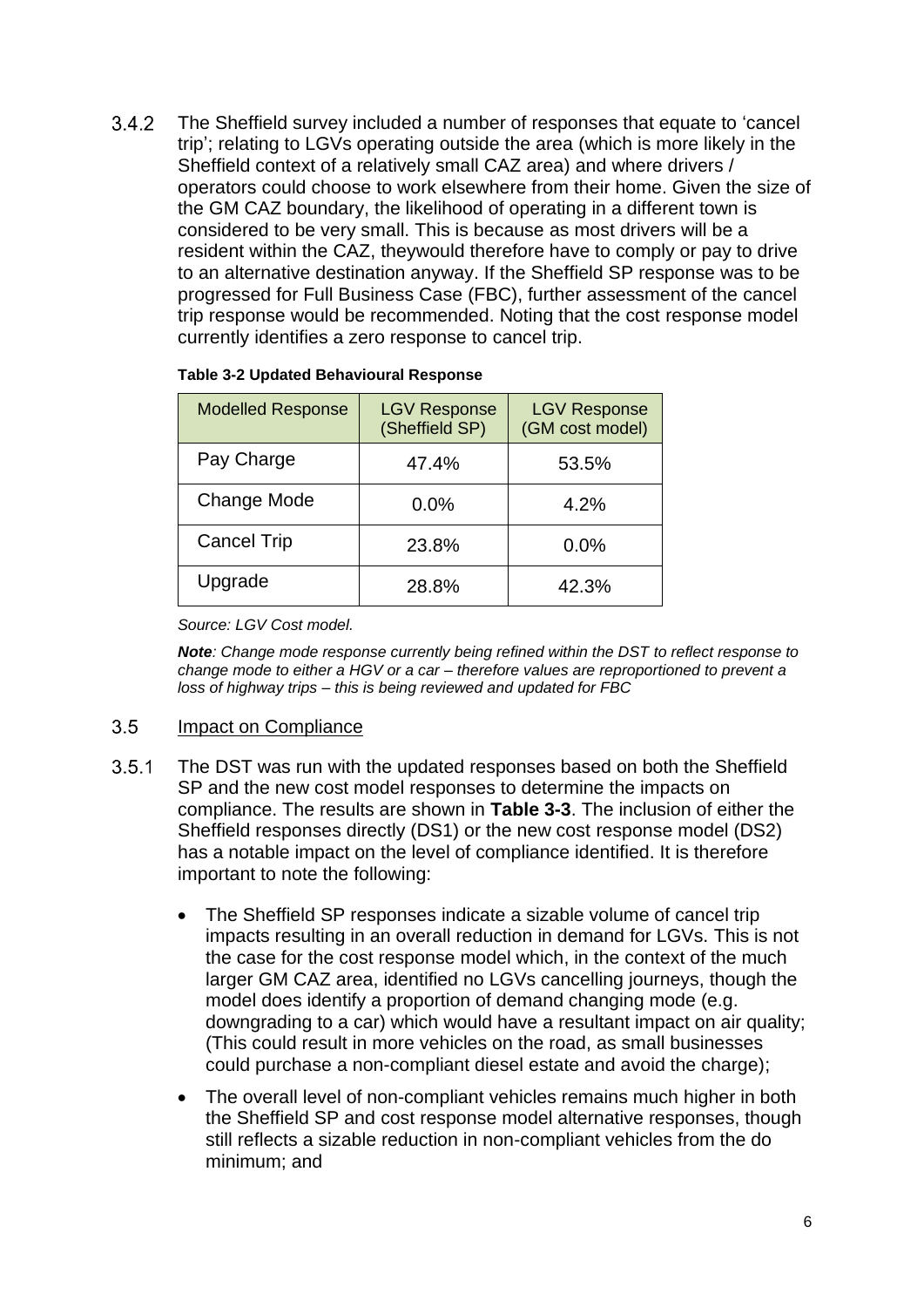• It should be noted that this would be considered worst case, as this test takes account of the impact of the CAZ Only, and does not consider the potential benefits offered by other proposals in the GM CAP affecting LGVs.

| <b>Scenario</b>   | Do<br><b>Minimum</b> | <b>OBC</b><br>(March<br>2019) | [DS1]<br>(Sheffield<br>SP) | [DS2]<br>(Cost<br><b>Model)</b> |
|-------------------|----------------------|-------------------------------|----------------------------|---------------------------------|
| <b>AM Peak</b>    |                      |                               |                            |                                 |
| Compliant         | 36,294               | 48,985                        | 41,273                     | 43,670                          |
| Non-<br>Compliant | 17,876               | 2,705                         | 8,953                      | 10,499                          |
| <b>Total</b>      | 54,170               | 51,690                        | 50,226                     | 54,169                          |
| Interpeak         |                      |                               |                            |                                 |
| Compliant         | 35,439               | 47,690                        | 40,248                     | 42,559                          |
| Non-<br>Compliant | 17,455               | 2,811                         | 8,840                      | 10,335                          |
| <b>Total</b>      | 52,894               | 50,501                        | 49,088                     | 52,893                          |
| <b>PM Peak</b>    |                      |                               |                            |                                 |
| Compliant         | 30,757               | 41,353                        | 34,916                     | 36,915                          |
| Non-<br>Compliant | 15,149               | 2,483                         | 7,699                      | 8,990                           |
| <b>Total</b>      | 45,906               | 43,836                        | 42,615                     | 45,906                          |

<span id="page-6-0"></span>**Table 3-3 Impact on Compliance – 2023 Option 8**

*Source: DST – Trip volumes by compliance type*

 $3.5.2$ Following a review of both approaches to calculating behavioural responses, the cost response model has been recommended for inclusion due to the more robust understanding of the vehicle fleet and operations within Greater Manchester.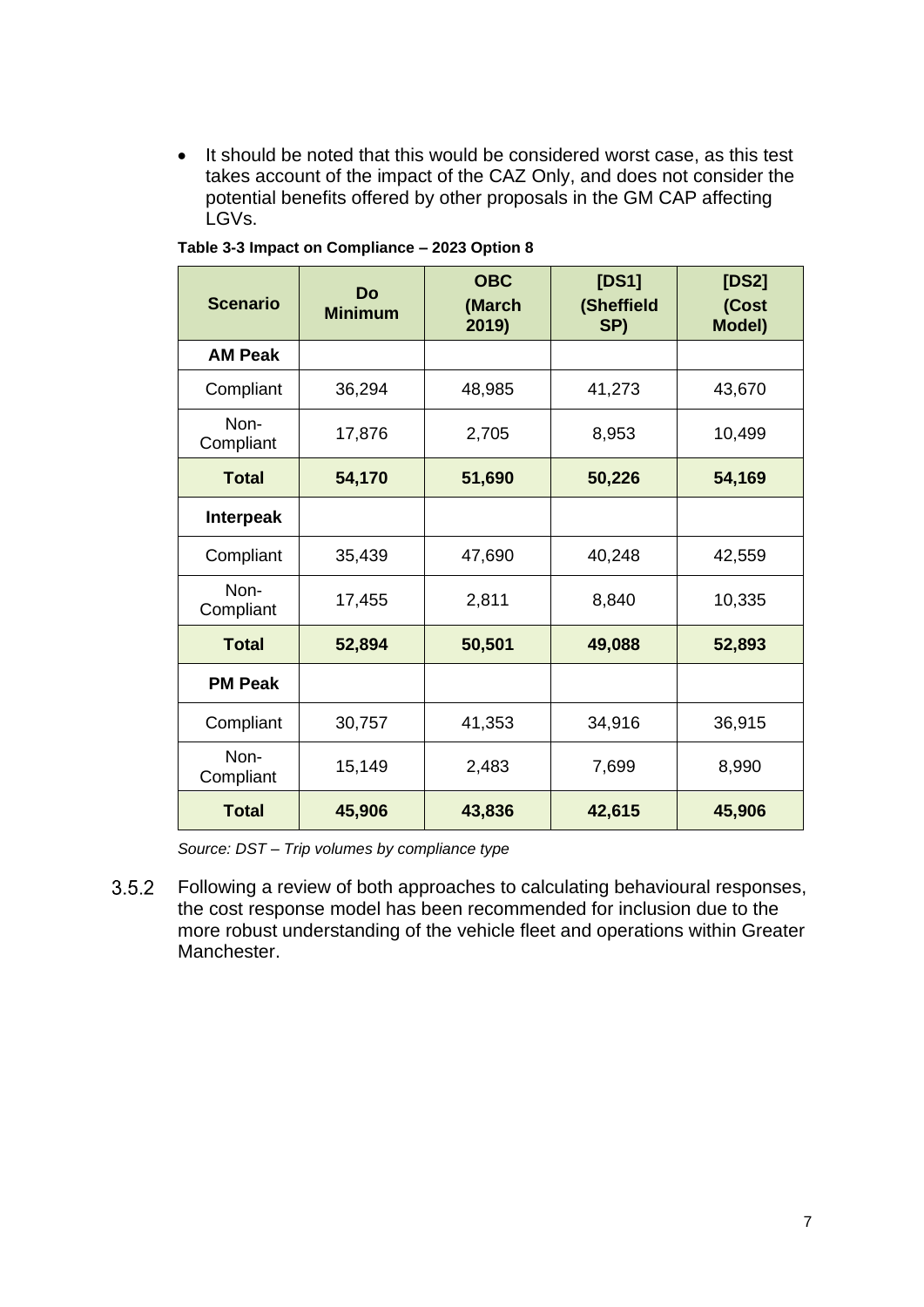#### $\overline{\mathbf{4}}$ **Further Refinement of Behavioural Responses**

 $4.1$ The preceding sections contain details on the recent updates to the treatment of LGVs within the DST which were included for the July 2019 evidence submission to JAQU. There are however, several additional enhancements to the treatment of LGVs within the overall modelling process which have been included. These relate specifically to an enhanced understanding of the vehicle fleet and the nature of LGV operations, plus further enhancement to the modelling tools. These updates are discussed further below.

#### 4.2 Data Collection

- $4.2.1$ Since the completion of the OBC, additional LGV data was gathered, which provides a more thorough understanding of the freight market. The information includes:
	- An up-to-date ANPR survey, providing wider understanding of LGVs within the wider vehicle fleet;
	- Specialised Goods Survey, reviewing the types of freight vehicles and commodities operating at key sites within Greater Manchester; and
	- A survey of businesses operating LGVs within Greater Manchester is underway to better understand how LGV drivers would respond to the introduction of a CAZ C, and how LGV owners may respond to potential upgrades on offer as part of GM-CAP. This survey is currently in progress and the results are not yet available to enable further refinements to the modelling tools at this time.
- $4.2.2$ Furthermore, a public conversation was undertaken. The conversation closed on the 30th June and analysis of the results has been completed. These results were used, where appropriate, to inform our understanding of possible behavioural responses.
- $4.2.3$ A separate independent survey was undertaken by the Federation of Small Businesses to investigate the response of their members to the CAP proposals. The outputs of this have been reviewed by TfGM and was used to add to the evidence base.

#### $4.3$ Enhancements to the DST

 $4.3.1$ To support the ongoing development of the modelling tools, a number of assumptions and functionality within the DST have been reviewed and updated. In particular, an area that was reviewed was how the 'change mode' response could be built in and capture how LGV change mode responses might include LGV owners switching to car (e.g. a compliant estate car).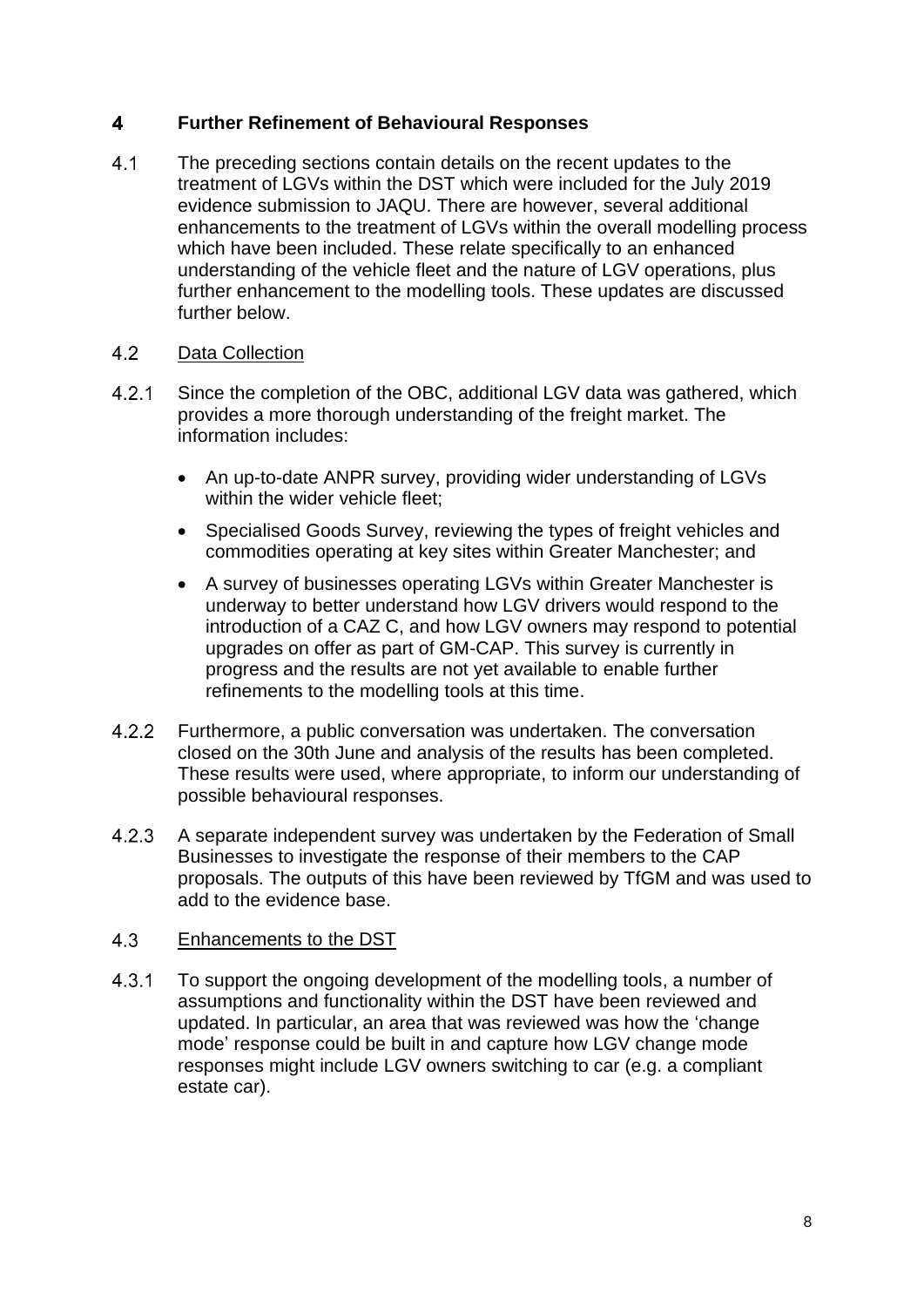#### 5 **Updated Behavioural Responses (October 2019)**

#### $5.1$ Revised Responses

- $5.1.1$ Since the development of the behavioural responses results provided in July 2019, the models have been refined in order to provide a greater understanding of the possible responses. This section provides updates to the outputs following these refinements.
- $5.1.2$ The refinements to the responses allow for the impacts of the:
	- CAZ Only Impacts; and
	- CAZ, plus financial assistance via funds which could be made available to certain categories of LGV owner.
- $5.1.3$ A further refinement for LGVs is a higher CAZ charge, increasing from £7.50 (at OBC) to £10. It is also noted that LGVs are still assumed to be exempt until 2023 in this refinement.

# $5.1.4$

 $5.1.5$ **[Table](#page-8-0)** 5-1 below shows the updated behavioural responses for the CAZ Only result.

| <b>Modelled Response</b> | 2021           | 2023    | 2025    |
|--------------------------|----------------|---------|---------|
| Pay Charge               | Not Applicable | 30.1%   | 26.8%   |
| Change Mode              | Not Applicable | 4.6%    | 0.0%    |
| Cancel Trip              | Not Applicable | $0.0\%$ | $0.0\%$ |
| Upgrade                  | Not Applicable | 65.3%   | 73.2%   |

## <span id="page-8-0"></span>**Table 5-1 CAZ Only (£10): Refined Behavioural Responses**

*Source: Cost Response Model*

- $5.1.6$ For CAZ plus funds, the funding available for LGV upgrades is as follows:
	- £3,500 Fund level for all eligible LGVs and requires vehicle scrappage to access the funds.
- <span id="page-8-1"></span> $5.1.7$ **[Table 5-2](#page-8-1)** below provides the findings from the CAZ plus funds model run.

## **Table 5-2 CAZ plus funds: Refined Behavioural Responses**

| <b>Modelled Response</b> | 2021           | 2023  | 2025  |
|--------------------------|----------------|-------|-------|
| Pay Charge               | Not Applicable | 12.2% | 13.6% |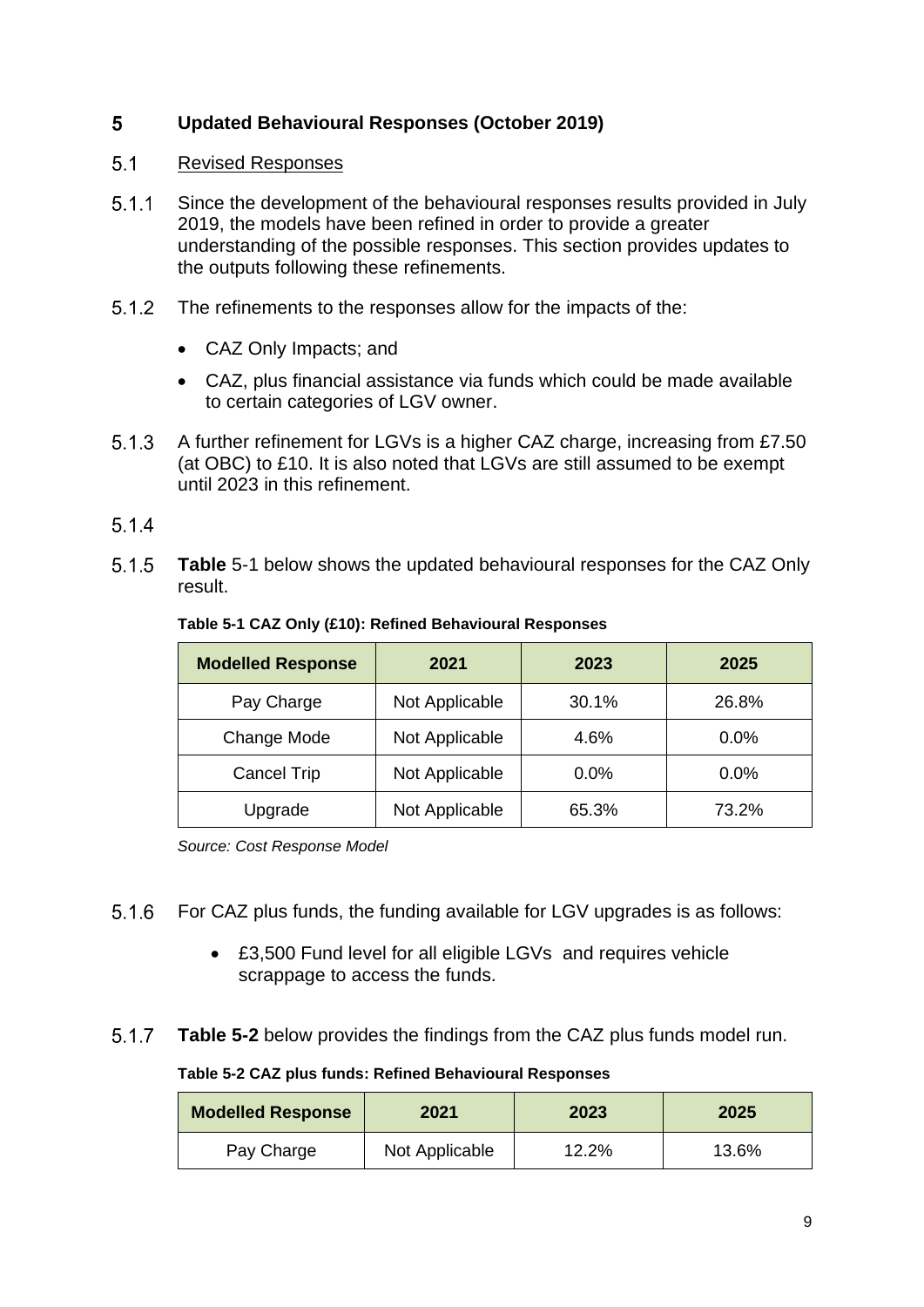| Change Mode        | Not Applicable | 3.4%  | $0.0\%$ |
|--------------------|----------------|-------|---------|
| <b>Cancel Trip</b> | Not Applicable | 0.0%  | 0.0%    |
| Upgrade            | Not Applicable | 84.5% | 86.4%   |

*Source: Operating Cost Model*

#### $5.2$ Summary of other Modelling Refinements

5.2.1 Following the July submission of Note 9 to JAQU, plus the additional refinements of the behavioural responses, several further refinements to the modelling tools have been undertaken. This has been to reflect the latest modelling assumptions and the enhanced capabilities of the modelling tools. These updates are discussed in the note '*Updates to the Do Minimum*' which accompanies this submission.

#### 5.3 Impact on Compliance

- **5.3.1** The DST was run with the refined behavioural responses to discover the impact on the quantity of complaint vehicles. The [results for the various](#page-10-1)  models are shown in, **Table [Table](#page-10-0)** 5-**3** and **Table**
- 5.3.2 [Table 5-3](#page-10-1)**4.** The revised LGV response including the CAZ plus funds does show an increase in compliant vehicles when compared to the CAZ only. It is therefore important to note the following:
	- 2021 impacts are excluded as the LGV charges are not introduced until 2023;
	- Overall, there is a small reduction in the number of LGVs from the do minimum (2023 only). This is due to the change mode functionality; and
	- The funds have a notable impact on compliance, further reducing the number of non-compliant vehicles.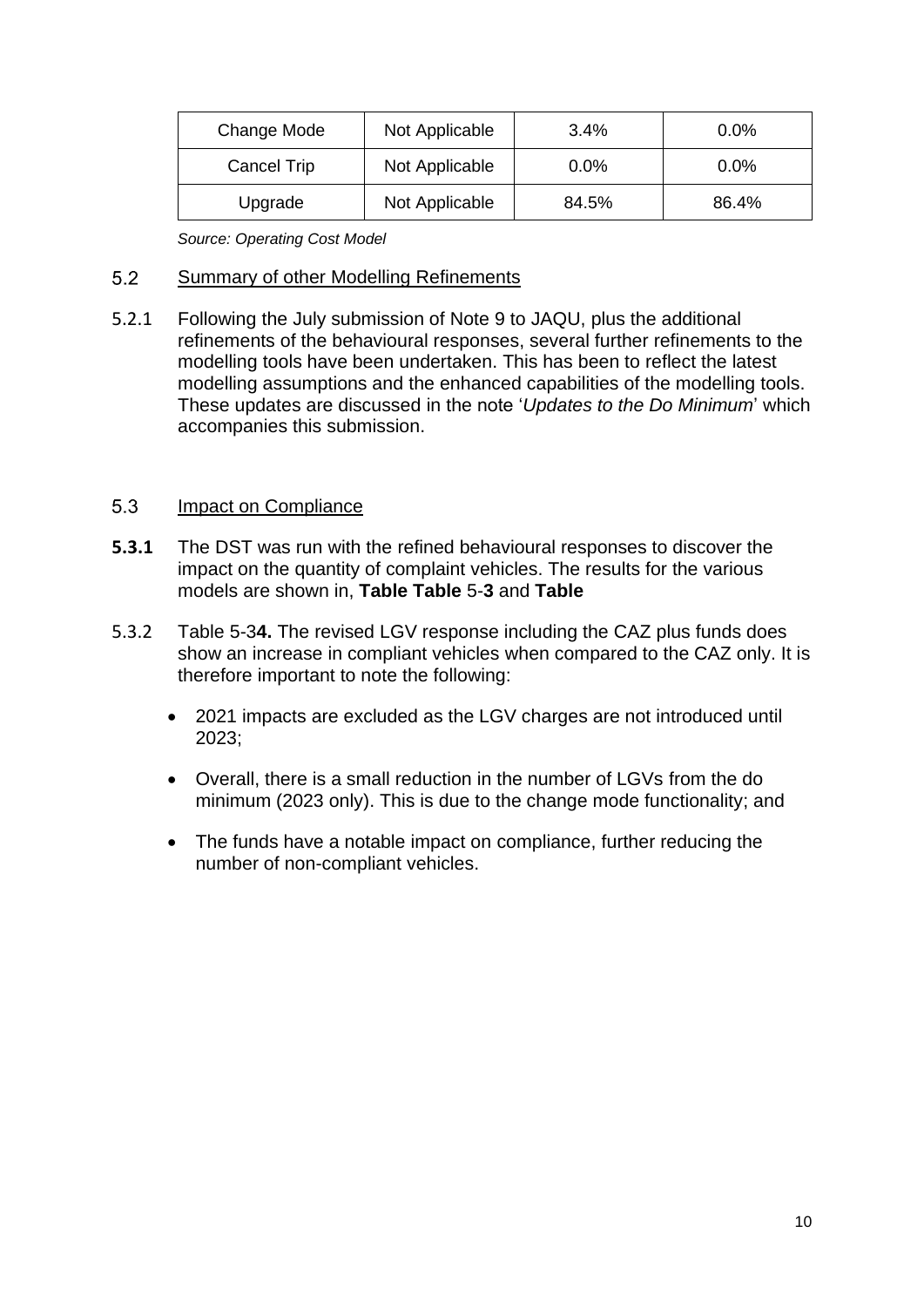| <b>Scenario</b>  | <b>Do Minimum</b> | <b>CAZ Only</b> | <b>CAZ plus funds</b> |
|------------------|-------------------|-----------------|-----------------------|
| <b>AM Peak</b>   |                   |                 |                       |
| Compliant        | 35,089            | 45,248          | 48,235                |
| Non-Compliant    | 16,589            | 5,714           | 2,929                 |
| <b>Total</b>     | 51,678            | 50,962          | 51,164                |
| <b>Interpeak</b> |                   |                 |                       |
| Compliant        | 34,263            | 44,068          | 46,951                |
| Non-Compliant    | 16,198            | 5,701           | 3,013                 |
| <b>Total</b>     | 50,460            | 49,770          | 49,965                |
| <b>PM Peak</b>   |                   |                 |                       |
| Compliant        | 29,736            | 38,223          | 40,718                |
| Non-Compliant    | 14,058            | 4,974           | 2,647                 |
| <b>Total</b>     | 43,794            | 43,196          | 43,365                |

# <span id="page-10-0"></span>**Table 5-3 Impact on Compliance (£10 charge) - 2023**

<span id="page-10-1"></span>*Source: DST – Trip volumes by compliance type*

# **Table 5-3 Impact on Compliance - 2025**

| <b>Scenario</b>  | <b>Do Minimum</b> | <b>CAZ Only</b> | <b>CAZ plus funds</b> |
|------------------|-------------------|-----------------|-----------------------|
| <b>AM Peak</b>   |                   |                 |                       |
| Compliant        | 42,664            | 50,465          | 51,872                |
| Non-Compliant    | 11,409            | 3,608           | 2,201                 |
| <b>Total</b>     | 54,073            | 54,073          | 54,073                |
| <b>Interpeak</b> |                   |                 |                       |
| Compliant        | 41,649            | 49,186          | 50,545                |
| Non-Compliant    | 11,138            | 3,601           | 2,242                 |
| <b>Total</b>     | 52,787            | 52,787          | 52,787                |
| <b>PM Peak</b>   |                   |                 |                       |
| Compliant        | 36,147            | 42,661          | 43,835                |
| Non-Compliant    | 9,667             | 3,153           | 1,978                 |
| <b>Total</b>     | 45,813            | 45,813          | 45,813                |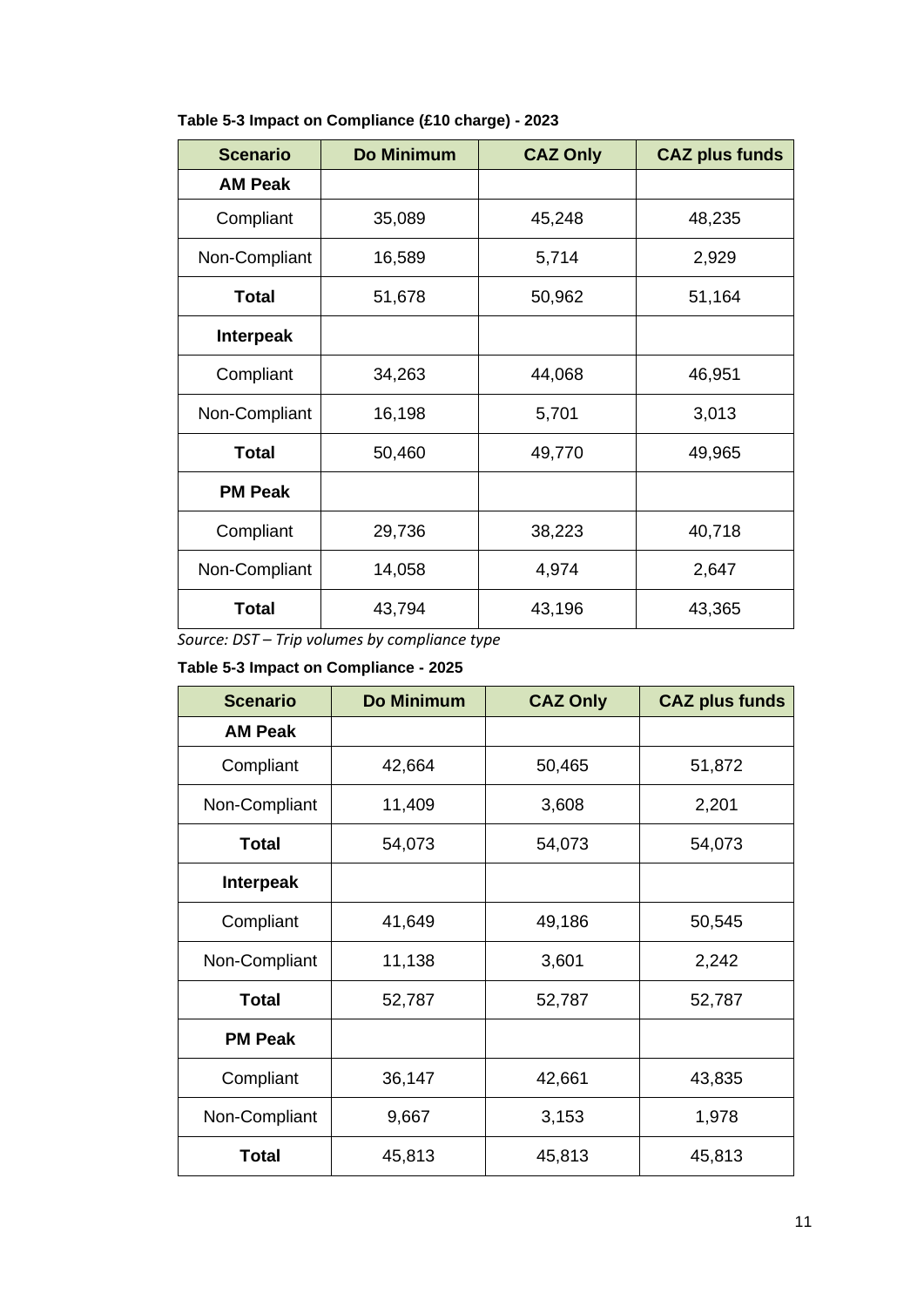#### 6 **Conclusion**

- $6.1$ The inclusion of updated responses, based on the recently developed and refined cost response model for freight (HGV and LGV) have been applied to the DST for the latest October 2019 package modelling runs. The key changes included:
	- Previous behavioural responses have been updated to reflect new data from the developed cost response model;
	- The response included a 'change mode' response of 3.4% in 2023 (i.e. change to a car or HGV). The DST was recently updated to include this functionality, and as a result of this response a small change to the car and HGV matrices were considered;
	- Latest position with regard to vehicle charges have been represented within the responses, including a change in LGV charge to £10. Behavioural responses also vary by forecast year;
	- The review of the LGV fleet mix to include the use of new data, will provide a more detailed representation of LGVs operating within GM; and
	- The cost response model has been updated to provide a more robust method for capturing the impacts of the funds.
- $6.2$ The updated runs (October 2019) of the DST have shown a similar, though slightly higher volume of non-compliant values to the OBC version, when including the impacts of the funds (2023).
- 6.3 There are some further minor refinenments proposed for FBC which could potentially improve the number of compliant LGVs. Due to the availability of data, these have not yet been fully incorporated into the modelling process. These include:
	- Evidence from the survey of businesses operating LGVs within Greater Manchester will provide a better understand how LGV drivers would respond to the introduction of a CAZ C, and how LGV owners may respond to potential upgrades on offer as part of GM-CAP. This will enable some refinments of data used to inform / confirm the estimation of behvaioural responses.
	- The design of Loan Finance measures is currently being reviewed and updated. New tools are being developed to assess the impacts of these measures, with the intention that these outputs can be fed into the final Package Modelling process for FBC; and
	- The upgrade response to an electric vehicle is currently merged within the wider response to upgrade to a compliant vehicle. As upgrade to an electric vehicle will have a much greater impact on air quality than simply upgrading to a compliant vehicle, this will be an aspect of further investigation to support the FBC submission and the results will be captured in the EMIGMA model, post highway assignment model.